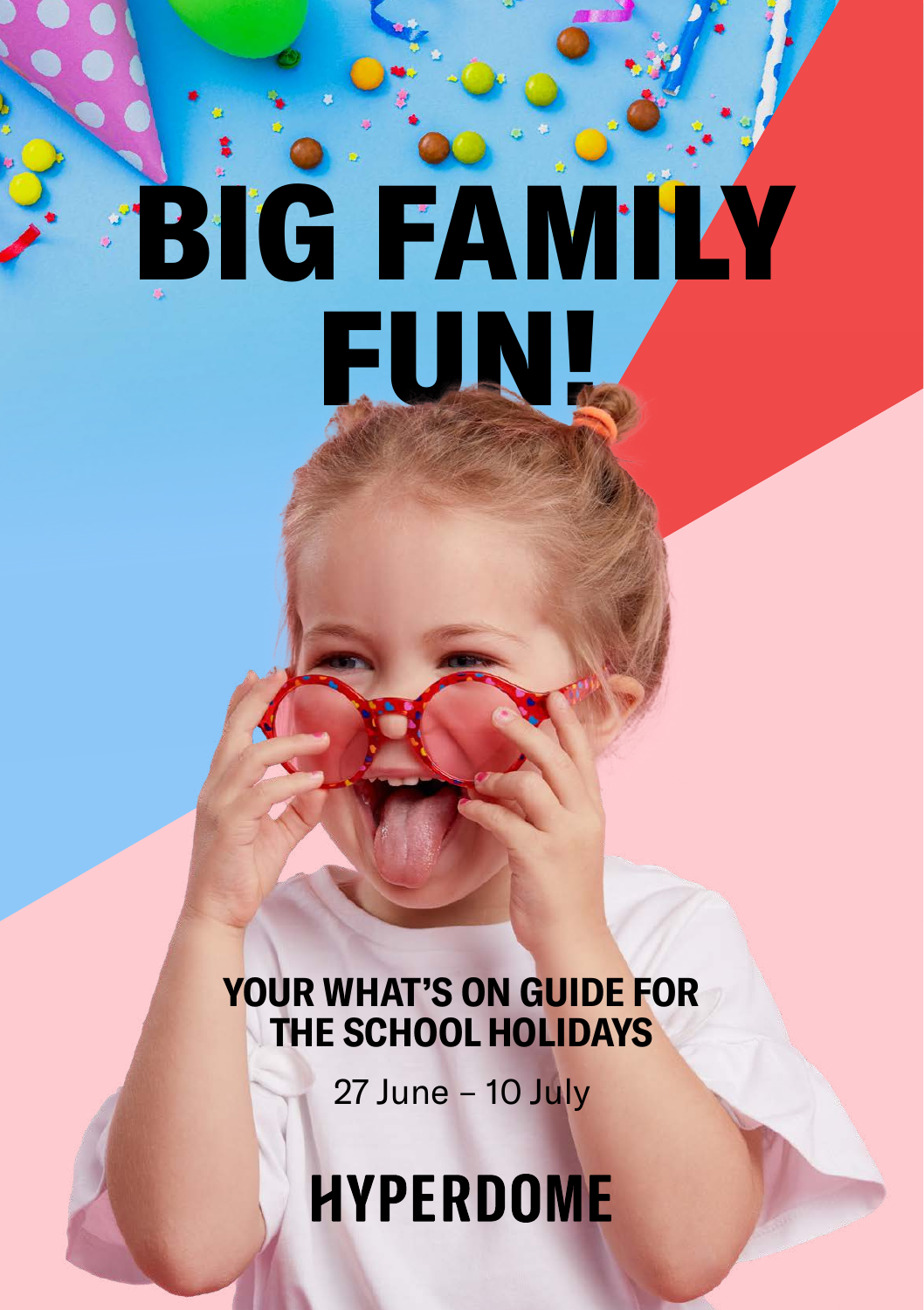# **HYPERDOME**

# SCHOOL HOLIDAY TOP 10

# **1. SPORTS ARCADE**

 Test your skills or verse your friends on retro arcade games! 10am-2pm daily, outside The Reject Shop (free)

# **2. GLITTER GLAM BAR**

 Bring your glitter dreams to life at the glitter face painting beauty bar. 10am-2pm daily, near Ally Fashion (free)

# **3. SPIN 4 SNACKS GAME**

 Spin the wheel to beat those cravings with a free surprise snack! 10am-2pm daily, outside Coles (free)

# **4. MCDONALD'S 3 FOR \$3 DEAL**

 Smash your hunger with a cheeseburger, small fries and small soft drink for only \$3!

 Limit of 1 offer per person, located in the food court (\$3)

# **5. AUSSIE JUMP**

### Fly to the sky with our bungee trampolines!

 Daily in Centre Court, near TK Maxx and Toymate (cost involved, see staff for details)

# **6. MERMAID BRAIDS**

 Be your own Disney princess with mermaid hair braiding and hair extensions. Choose from 42 different colours, including glow in the dark.

 Book online at hairsandhats.com.au. Daily, near Cotton On (from \$15)

# **7. HYPE INK TEMPORARY TATTOOS**

 Keep it old school cool with vintage design temporary tattoos. 10am-2pm daily, outside The Reject Shop (free)

# **8. EVENT CINEMAS FAMILY SAVER SESSIONS**

 Save these school holidays with the Cinebuzz family saver sessions. Go on an intergalactic adventure with Buzz in Lightyear or become a super villain like Gru in Minions: Rise of Gru.

 Cinebuzz members can access special family saver pricing on select sessions before 5pm. Not a Cinebuzz member? it's free to join at eventcinemas.com.au

# **9. MEGA FUN ZONE PASS AT ZONE BOWLING**

 Maximise the fun with 2 games, 20min arcade time, 250 power tickets, \$10 café credit and \$10 return voucher!

 Daily at Zone Bowling, located outside in the Piazza (\$32.90 per person)

# **10. TREAT YOURSELF TO A GRILL'D BURGER AND MOVIE!**

 Stop in for a burger at Grill'd and score one Event Cinemas movie ticket for only \$9.90.

T&Cs apply. Outside in the Piazza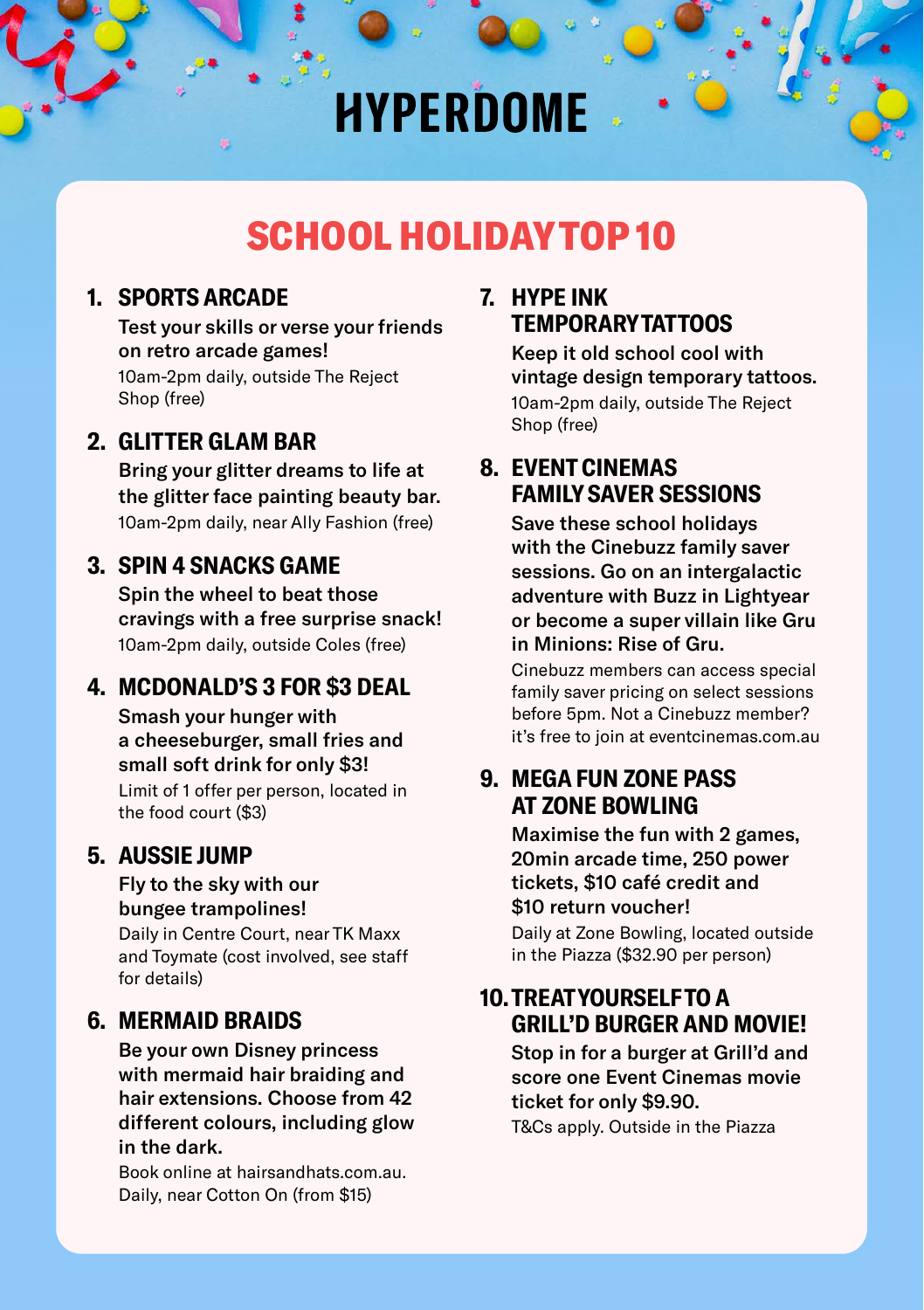# FREE FAMILY EXPERIENCE **TAKE IT UP A NOTCH AT THE BIG FUN ZONE!**

Get involved in the big outdoor games. Suitable for all ages. 10am-2pm daily, located outside in the Piazza (free)

# KIDS CORNER

### **FREE COLOURING ACTIVITY\***

All materials supplied. No bookings required! Mon 27 June & Wed 6 July, 2pm-4pm

at Spotlight Creative (free)

# **SCRUNCHIE MAKING\***

All materials supplied. No bookings required! Wed 29 June, 2pm-4pm at Spotlight Creative (\$5 per person)

### **KIDS PAINTING\***

Paint a canvas with an easy-to-follow printed image. Comes with mini paint pots. No bookings required! Fri 1 July & Fri 8 July, 2pm-4pm at Spotlight Creative (\$6 per person)

### **BEAD BRACELET MAKING ACTIVITY\***

Colourful beads and elastic will be provided. No bookings required! Mon 4 July, 2pm-4pm at Spotlight Creative (\$5 per person)

# **MINI FUN ZONE PASS**

One game of bowling or laser tag, 20min arcade play, 150 power tickets and \$10 return voucher. Daily at Zone Bowling (\$25.90 per person)

# **LEARN N PLAY**

Join the Kreative Fairies for a magical fun time each week filled with singing, dancing and story time.

Book online at hyperdomeshopping.com.au. Tues and Thurs at 10am, near Australia Post (free)

\*T&Cs apply. Spotlight Creative terms and conditions: A parent or guardian must accompany children under 12. Children must be collected from the store by a parent or guardian if over 12. Numbers are limited to 8 each activity and is based on first-come-first-served basis.

# DIG IN, DON'T WAIT!

### **JAMAICA BLUE**

Get a \$10 Breakfast Roll with any drink purchased.

# **KFC**

Double Combo: 2 burgers, 2 chips and 2 drinks for \$14.45!

# **ANDREW'S BUTCHERY**

Get a FREE Hot Ham Roll With Gravy with every \$150 and over purchase.

### **DONUT KING**

Full Package Deal \$9.95: hotdog, regular milkshake + 2 cinnamon donuts.

### **JAMAICA BLUE**

Free Babychino with any kids meal purchase.

### **DONUT KING**

12 Hot Cinnamon Donuts \$9.95 with any drink purchased.

### **BEACH HOUSE BAR & GRILL**

Kids eat FREE on Sundays with any main meal purchased.

# **DONUT KING**

Fun Combo \$7.50: any kids donut + poptop.

# **DEGANI**

Kids Pancake with kids Pop \$10.

# 1,2,3… SHOP!

# **BIKINI ON THE BEACH**

50% off Funkita Girls & Boys Swimwear, Girl's Racerback / Boy's Trunks + Jammers.

# **SKECHERS**

\$20 voucher on any purchase over \$100 for NEW Skechers VIP Members.

Voucher can be used on your next purchase after signing up with Skechers. Valid for 6 months online and instore.

# **TYPO**

Value Bags with over 50% off RRP savings. \$10, \$20 & \$30 bags with all your favourite Typo styles. Selected styles only, while stocks last.

### **EB GAMES**

Mid Year Biggest Sale Ever! Save on various games, accessories and loot, plus multiple new game releases!

### **WAX THERAPY**

Book a 30min Express Facial (\$59) and receive a FREE Brow Tint worth \$15!

# **TOYMATE**

Huge Toy Catalogue Sale NOW ON! See instore for details.